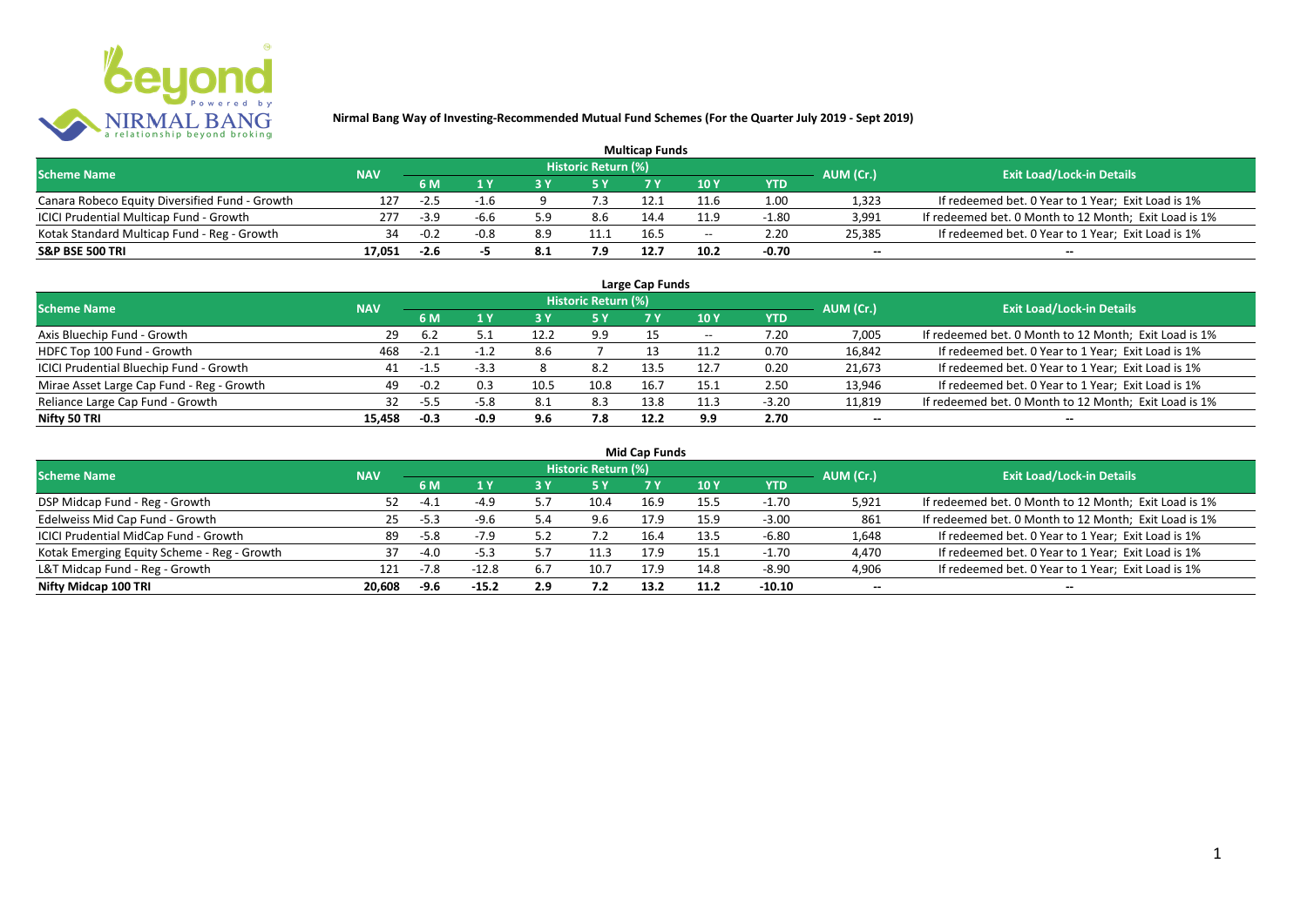

| Large & Midcap                                   |            |        |  |     |                     |      |      |         |                          |                                                    |  |  |
|--------------------------------------------------|------------|--------|--|-----|---------------------|------|------|---------|--------------------------|----------------------------------------------------|--|--|
| <b>Scheme Name</b>                               | <b>NAV</b> |        |  |     | Historic Return (%) |      |      |         | AUM (Cr.)                | <b>Exit Load/Lock-in Details</b>                   |  |  |
|                                                  |            | 6 M    |  |     |                     | 7 M  | 10Y  | YTD     |                          |                                                    |  |  |
| Canara Robeco Emerging Equities - Growth         |            |        |  | 8.1 | 11.8                | 20.1 | 18.5 | $-2.60$ | 4,669                    | If redeemed bet. 0 Year to 1 Year; Exit Load is 1% |  |  |
| Invesco India Growth Opportunities Fund - Growth |            | $-1.0$ |  | 9.6 | 10.1                |      |      | 0.70    | 1,659                    | If redeemed bet. 0 Year to 1 Year; Exit Load is 1% |  |  |
| NIFTY Large Midcap 250 TRI                       | 767ه       | -4.3   |  |     | 8.9                 | 14.  | 11.4 | -3.30   | $\overline{\phantom{a}}$ | $\overline{\phantom{a}}$                           |  |  |

| <b>Focused Funds</b>             |            |        |        |  |                     |      |       |            |                          |                                                       |  |  |
|----------------------------------|------------|--------|--------|--|---------------------|------|-------|------------|--------------------------|-------------------------------------------------------|--|--|
| <b>Scheme Name</b>               | <b>NAV</b> |        |        |  | Historic Return (%) |      |       |            | AUM (Cr.)                | <b>Exit Load/Lock-in Details</b>                      |  |  |
|                                  |            | 6 M    |        |  | <b>EV</b>           |      | 10 Y  | <b>YTD</b> |                          |                                                       |  |  |
| Axis Focused 25 Fund - Growth    | 28         | 3.8    | $-2.9$ |  | 11.7                | 14.9 | $- -$ | 2.50       | 7.841                    | If redeemed bet. 0 Month to 12 Month; Exit Load is 1% |  |  |
| SBI Focused Equity Fund - Growth | 137        | 1.8    | 0.5    |  | 10.4                |      |       | 3.70       | 5.127                    | If redeemed bet. 0 Year to 1 Year; Exit Load is 1%    |  |  |
| <b>S&amp;P BSE 500 TRI</b>       | 17.051     | $-2.6$ |        |  |                     |      | 10.2  | -0.70      | $\overline{\phantom{a}}$ | $- -$                                                 |  |  |

|                                                |            |             |         |                     |      | <b>Small Cap Funds</b> |                                       |            |                          |                                                    |
|------------------------------------------------|------------|-------------|---------|---------------------|------|------------------------|---------------------------------------|------------|--------------------------|----------------------------------------------------|
| <b>Scheme Name</b>                             | <b>NAV</b> |             |         | Historic Return (%) |      |                        |                                       |            | AUM (Cr.)                | <b>Exit Load/Lock-in Details</b>                   |
|                                                |            | 6 M         |         |                     |      |                        | 10Y                                   | <b>YTD</b> |                          |                                                    |
| Franklin India Smaller Companies Fund - Growth | 48         | $-10.8$     | $-14.7$ |                     |      | 18.5                   |                                       | $-8.90$    | 6,584                    | If redeemed bet. 0 Year to 1 Year; Exit Load is 1% |
| HDFC Small Cap Fund - Growth                   | 38         | -13.0       | $-16$   |                     | 9.7  | 15.4                   |                                       | $-10.60$   | 8,209                    | If redeemed bet. 0 Year to 1 Year; Exit Load is 1% |
| L&T Emerging Businesses Fund - Reg - Growth    |            | $22 - 11.6$ | $-17.8$ |                     | 10.8 | $-$                    | $\hspace{0.05cm}$ – $\hspace{0.05cm}$ | -12.00     | 5,639                    | If redeemed bet. 0 Year to 1 Year; Exit Load is 1% |
| Nifty Smallcap 100 TRI                         | 6.813      | $-13.8$     | $-23.1$ | $-2.3$              |      |                        |                                       | -13.00     | $\overline{\phantom{a}}$ | $- -$                                              |

|                                               |            |        |         |                     |           |           | ELSS Schemes (Tax Saving u/s 80-C)    |            |                          |                                  |
|-----------------------------------------------|------------|--------|---------|---------------------|-----------|-----------|---------------------------------------|------------|--------------------------|----------------------------------|
| <b>Scheme Name</b>                            | <b>NAV</b> |        |         | Historic Return (%) |           |           |                                       |            | AUM (Cr.)                | <b>Exit Load/Lock-in Details</b> |
|                                               |            | 6 M    | 1 Y     | 3 Y                 | <b>5Y</b> | <b>7Y</b> | 10Y                                   | <b>YTD</b> |                          |                                  |
| Aditya Birla Sun Life Tax Relief 96 - Growth  | 29         | $-4.6$ | $-10.2$ | 7.4                 | 10.4      | 16        | 11.8                                  | -4.80      | 8,562                    | Nil                              |
| Axis Long Term Equity Fund - Growth           | 44         | 3.3    | 0.1     | 10.2                | 10.9      | 18.6      | $\hspace{0.05cm}$ – $\hspace{0.05cm}$ | 3.20       | 19,236                   | Nil                              |
| IDFC Tax Advantage (ELSS) Fund - Reg - Growth |            | -6.2   | $-10.4$ |                     | 8.5       | 14.6      | 12.7                                  | $-4.60$    | 1,877                    | Nil                              |
| Invesco India Tax Plan - Growth               | 48         | $-2.4$ | $-6.7$  |                     | 9.3       | 15.4      | 13.7                                  | $-1.40$    | 859                      | Nil                              |
| Mirae Asset Tax Saver Fund - Reg - Growth     |            | 0.3    |         | 13.1                | $- -$     | $- -$     | $- -$                                 | 2.80       | 2,306                    | Nil                              |
| <b>S&amp;P BSE 200 TRI</b>                    | 5,522      | $-1.7$ | $-3.5$  | 8.7                 | 8.2       | 12.9      | 10.3                                  | 0.30       | $\overline{\phantom{a}}$ | $\overline{\phantom{a}}$         |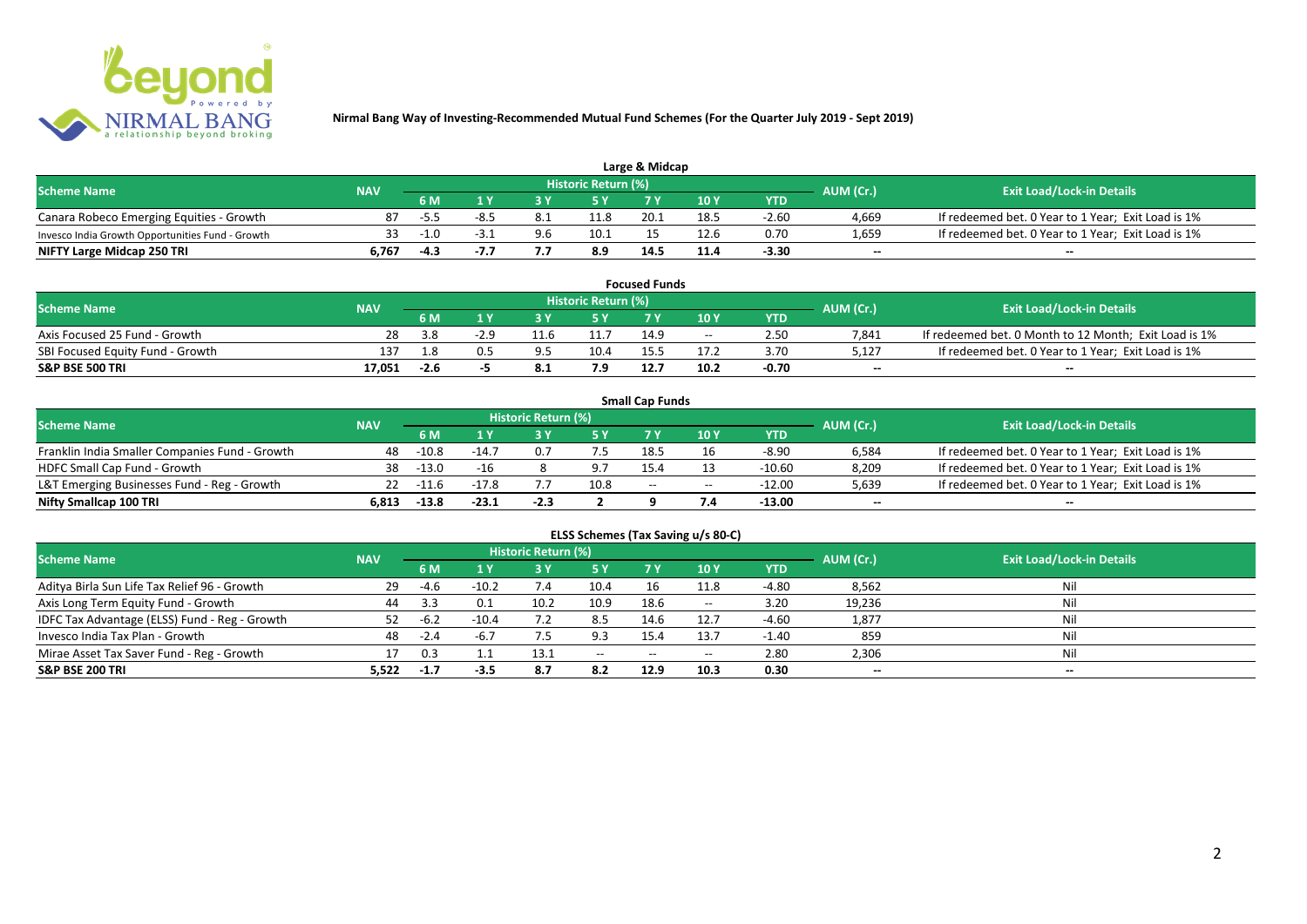

| <b>Contra/Value Fund</b>                  |            |        |      |                     |      |      |      |            |                          |                                                    |  |  |
|-------------------------------------------|------------|--------|------|---------------------|------|------|------|------------|--------------------------|----------------------------------------------------|--|--|
| <b>Scheme Name</b>                        | <b>NAV</b> |        |      | Historic Return (%) |      |      |      |            | AUM (Cr.)                | <b>Exit Load/Lock-in Details</b>                   |  |  |
|                                           |            | 6 M    |      |                     | cν   |      | 10 Y | <b>YTD</b> |                          |                                                    |  |  |
| Kotak India EQ Contra Fund - Reg - Growth | 50         | $-1.3$ |      |                     | 8.8  | 13.4 | 11.1 | 0.70       | 811                      | If redeemed bet. 0 Year to 1 Year; Exit Load is 1% |  |  |
| Invesco India Contra Fund - Growth        | 45         | $-3.8$ | -6.4 | 97                  | 10.5 | 16.8 |      | $-2.30$    | 3,992                    | If redeemed bet. 0 Year to 1 Year; Exit Load is 1% |  |  |
| UTI Value Opportunities Fund - Growth     | 58.        | $-2.4$ | -b.  |                     | 4.7  | 10.4 | 10.5 | $-0.20$    | 4,181                    | If redeemed bet. 0 Year to 1 Year; Exit Load is 1% |  |  |
| <b>S&amp;P BSE 500 TRI</b>                | 17.051     | $-2.6$ |      |                     | 7.9  | 12.7 | 10.2 | $-0.70$    | $\overline{\phantom{a}}$ | $- -$                                              |  |  |

|                                                                           |            |        |         |                     |           | Sector/Thematic |                          |            |                          |                                                    |
|---------------------------------------------------------------------------|------------|--------|---------|---------------------|-----------|-----------------|--------------------------|------------|--------------------------|----------------------------------------------------|
| <b>Scheme Name</b>                                                        | <b>NAV</b> |        |         | Historic Return (%) |           |                 |                          |            | AUM (Cr.)                | <b>Exit Load/Lock-in Details</b>                   |
|                                                                           |            | 6 M    | 1 Y     | 3Y                  | <b>5Y</b> | <b>7Y</b>       | 10Y                      | <b>YTD</b> |                          |                                                    |
| Canara Robeco Consumer Trends Fund - Reg - Growth                         | 38         | $-1.4$ | 0.7     | 9.5                 | 11.8      | 15.9            | 14.2                     | 0.10       | 329                      | If redeemed bet. 0 Year to 1 Year; Exit Load is 1% |
| Mirae Asset Great Consumer Fund - Growth                                  | 33         | $-3.3$ | $-2.3$  | 11.4                |           | 15.7            | $\hspace{0.05cm} \ldots$ | $-3.30$    | 804                      | If redeemed bet. 0 Year to 1 Year; Exit Load is 1% |
| <b>ICICI Prudential Technology Fund - Growth</b>                          | 60         | 2.3    | $-3.1$  | 15.8                | 9.4       | 17.2            | 17.5                     | 6.20       | 450                      | If redeemed bet. 0 Day to 15 Day; Exit Load is 1%  |
| Reliance Pharma Fund - Growth                                             | 143        | $-4.5$ | $-11.6$ | $-0.1$              | 3.7       | 11.5            | 16                       | $-4.20$    | 2,377                    | If redeemed bet. 0 Year to 1 Year; Exit Load is 1% |
| ICICI Prudential Banking and Financial Services Fund -<br>Retail - Growth | 61         | $-2.0$ | 0.9     | 10.7                | 13.6      | 19.1            | 16.7                     | 0.60       | 3.102                    | If redeemed bet. 0 Day to 15 Day; Exit Load is 1%  |
| Reliance Banking Fund - Growth                                            | 257        | $-4.3$ | $-7.1$  | 8.6                 | 10.4      | 15.5            | 14.3                     | $-3.10$    | 2,776                    | If redeemed bet. 0 Year to 1 Year; Exit Load is 1% |
| <b>S&amp;P BSE 500 TRI</b>                                                | 17,051     | $-2.6$ | -5      | 8.1                 | 7.9       | 12.7            | 10.2                     | $-0.70$    | $\overline{\phantom{a}}$ | $\overline{\phantom{a}}$                           |

|                                                  |            |        |        |                     |                          |       | <b>Dynamic Asset Allocation Funds</b> |            |                          |                                                         |
|--------------------------------------------------|------------|--------|--------|---------------------|--------------------------|-------|---------------------------------------|------------|--------------------------|---------------------------------------------------------|
| <b>Scheme Name</b>                               | <b>NAV</b> |        |        | Historic Return (%) |                          |       |                                       |            | AUM (Cr.)                | <b>Exit Load/Lock-in Details</b>                        |
|                                                  |            | 6 M    | 1 Y    | 73 Y                | 5 Y                      |       | 10Y                                   | <b>YTD</b> |                          |                                                         |
| ICICI Prudential Balanced Advantage Fund - Reg - |            |        |        |                     |                          |       |                                       |            |                          |                                                         |
| Growth                                           | 35         | 1.8    | 4.5    | 7.2                 | 8.4                      | 12.5  | 12                                    | 3.10       | 27.468                   | If redeemed bet. 0 Year to 1 Year; Exit Load is 1%      |
| Invesco India Dynamic Equity Fund - Growth       | 28         | 0.9    | $-1.3$ | 6.8                 | 7.4                      | 12.5  | 10.8                                  | 2.90       | 908                      | If redeemed bet. 0 Month to 3 Month; Exit Load is 0.25% |
| Reliance Balanced Advantage Fund - Growth        | 89         | 0.6    | 2.3    | 8.2                 | 7.5                      | 12.7  |                                       | 2.70       | 2.314                    | If redeemed bet. 0 Month to 12 Month; Exit Load is 1%   |
| SBI Dynamic Asset Allocation Fund - Reg - Growth |            | $-0.4$ | $-0.5$ | 6.4                 | $\hspace{0.05cm} \ldots$ | $- -$ | $- -$                                 | 0.60       | 683                      | If redeemed bet. 0 Month to 12 Month; Exit Load is 1%   |
| NIFTY 50 Hybrid Composite Debt 65:35 Index       | 9,841      | 2.6    | 4.5    | 8.7                 | 8.4                      | 11.1  | 9.6                                   | 5.00       | $\overline{\phantom{a}}$ | $\overline{\phantom{a}}$                                |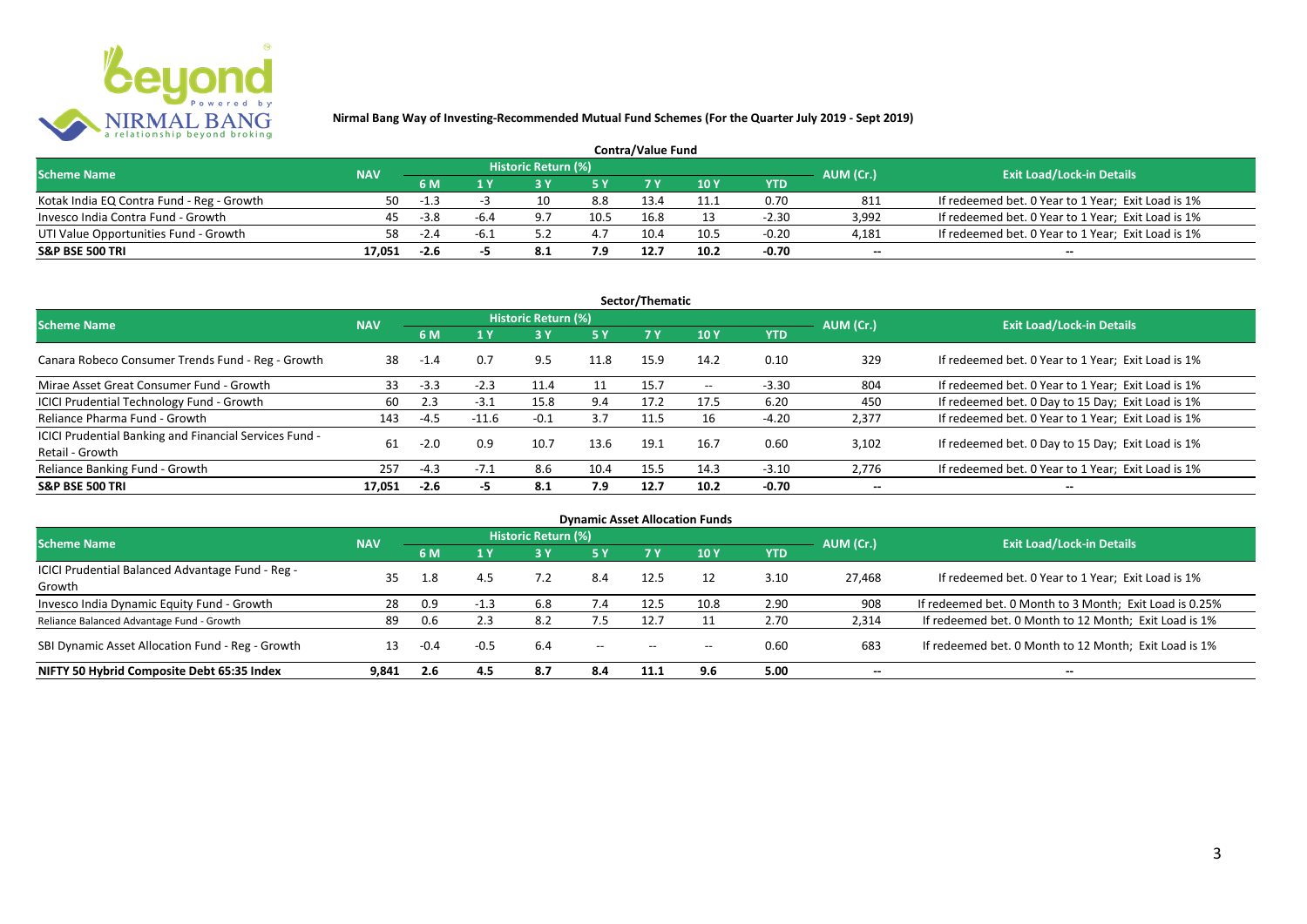

|                                                 |            |        |     |                            |       | <b>Hybrid Aggressive</b> |      |      |                          |                                                       |
|-------------------------------------------------|------------|--------|-----|----------------------------|-------|--------------------------|------|------|--------------------------|-------------------------------------------------------|
| <b>Scheme Name</b>                              | <b>NAV</b> |        |     | <b>Historic Return (%)</b> |       |                          |      |      | AUM (Cr.)                | <b>Exit Load/Lock-in Details</b>                      |
|                                                 |            | 6 M    | 1 Y |                            |       | 7 Y                      | 10Y  | YTD  |                          |                                                       |
| HDFC Hybrid Equity Fund - Growth                |            | $-0.4$ | 0.6 | 4.9                        | 4.3   | 10.5                     | 9.2  | 1.60 | 20,696                   | If redeemed bet. 0 Year to 1 Year; Exit Load is 1%    |
| ICICI Prudential Equity & Debt Fund - Growth    | 129        | -1.0   |     | $\cdot$ .4                 |       | 14.5                     | 13.5 | 1.00 | 23,288                   | If redeemed bet. 0 Year to 1 Year; Exit Load is 1%    |
| Mirae Asset Hybrid - Equity Fund - Reg - Growth | 15         | 0.9    |     |                            | $- -$ | $- -$                    |      | 3.40 | 2,429                    | If redeemed bet. 0 Year to 1 Year; Exit Load is 1%    |
| SBI Equity Hybrid Fund - Growth                 | 134        | 2.8    |     | 8.7                        | 9.8   |                          | 11.8 | 4.70 | 29,354                   | If redeemed bet. 0 Month to 12 Month; Exit Load is 1% |
| Canara Robeco Equity Hybrid Fund - Growth       | 154        | 0.0    |     | '.b                        | 8.9   |                          | 12.1 | 2.60 | 2,341                    | If redeemed bet. 0 Year to 1 Year; Exit Load is 1%    |
| NIFTY 50 Hybrid Composite Debt 65:35 Index      | 9,841      | 2.6    | 4.5 | 8.7                        | 8.4   | 11.2                     | 9.6  | 5.00 | $\overline{\phantom{a}}$ | $- -$                                                 |

| <b>Arbitrage Fund</b>                      |            |      |  |                     |     |                                                             |     |      |        |                                                         |  |  |  |  |
|--------------------------------------------|------------|------|--|---------------------|-----|-------------------------------------------------------------|-----|------|--------|---------------------------------------------------------|--|--|--|--|
| <b>Scheme Name</b>                         | <b>NAV</b> |      |  | Historic Return (%) |     |                                                             |     |      |        |                                                         |  |  |  |  |
|                                            |            | 1 M  |  | 6 M                 |     | <b>Exit Load/Lock-in Details</b><br>AUM (Cr.)<br><b>YTD</b> |     |      |        |                                                         |  |  |  |  |
| IDFC Arbitrage Fund - Reg - Growth         | 24         | 4.6  |  | 6.9                 |     |                                                             |     | 6.70 | 9.198  | If redeemed bet. 0 Month to 1 Month; Exit Load is 0.25% |  |  |  |  |
| Kotak Equity Arbitrage Fund - Reg - Growth |            | -4.4 |  | 6.8                 | 0.S |                                                             | 6.2 | 6.50 | 15,630 | If redeemed bet. 0 Day to 30 Day; Exit Load is 0.25%    |  |  |  |  |
| Reliance Arbitrage Fund - Growth           | 20         | 4.5  |  | 6.8                 |     |                                                             | 6.3 | 6.60 | 8.937  | If redeemed bet. 0 Month to 1 Month; Exit Load is 0.25% |  |  |  |  |

| <b>Equity Saver</b>                      |                          |              |       |                            |                          |       |       |                          |                          |                                                       |  |  |  |
|------------------------------------------|--------------------------|--------------|-------|----------------------------|--------------------------|-------|-------|--------------------------|--------------------------|-------------------------------------------------------|--|--|--|
| <b>Scheme Name</b>                       | <b>NAV</b>               |              |       | <b>Historic Return (%)</b> |                          |       |       |                          | AUM (Cr.)                | <b>Exit Load/Lock-in Details</b>                      |  |  |  |
|                                          |                          | 6 M          |       |                            |                          |       | 10 Y  | <b>YTD</b>               |                          |                                                       |  |  |  |
| Axis Equity Saver Fund - Reg - Growth    |                          |              |       | 6.9                        | $\overline{\phantom{a}}$ | $- -$ | $- -$ | 3.60                     | 765                      | If redeemed bet. 0 Month to 12 Month; Exit Load is 1% |  |  |  |
| HDFC Equity Savings Fund - Growth        | 36                       | 0.9          |       |                            | 7.4                      | 8.7   |       | 2.40                     | 4,910                    | If redeemed bet. 0 Year to 1 Year; Exit Load is 1%    |  |  |  |
| Kotak Equity Savings Fund - Reg - Growth | 14.                      |              |       | 6.9                        | $- -$                    | $- -$ | $- -$ | 2.70                     | 1,950                    | If redeemed bet. 0 Year to 1 Year; Exit Load is 1%    |  |  |  |
| CRISIL Hybrid 50+50 - Moderate Index*    | $\overline{\phantom{a}}$ | $\mathbf{m}$ | $- -$ | --                         | $\overline{\phantom{a}}$ | $- -$ | $- -$ | $\overline{\phantom{a}}$ | $\overline{\phantom{a}}$ | $- -$                                                 |  |  |  |

| <b>Liquid Funds</b>                       |            |      |     |                     |      |       |            |                          |           |                                  |  |  |  |
|-------------------------------------------|------------|------|-----|---------------------|------|-------|------------|--------------------------|-----------|----------------------------------|--|--|--|
| <b>Scheme Name</b>                        | <b>NAV</b> |      |     | Historic Return (%) |      |       | <b>YTM</b> | Avg                      | AUM (Cr.) | <b>Exit Load/Lock-in Details</b> |  |  |  |
|                                           |            | 1 W. | 2 W | 1 M                 | 3 M  | 1Y    |            | <b>Maturity</b>          |           |                                  |  |  |  |
| Axis Liquid Fund - Growth                 | 2,128      | 5.8  |     |                     | -6.4 |       | 6.01       | $- -$                    | 29,296    | Nil                              |  |  |  |
| IDFC Cash Fund - Reg - Growth             | 2,323      | 5.5  |     |                     | 6.1  |       | 5.44       | 0.07                     | 12,065    | Nil                              |  |  |  |
| Kotak Liquid Scheme - Reg - Growth        | 3,885      | 5.8  | 5.6 | p.b                 | -6.2 |       | 5.62       | 0.10                     | 31,996    | Nil                              |  |  |  |
| Mirae Asset Cash Management Fund - Growth | 2,009      | 5.6  |     |                     | 6.2  |       | 5.95       | $- -$                    | 4,157     | Nil                              |  |  |  |
| <b>CRISIL Liquid Fund Index</b>           | $\sim$     | 6.1  |     |                     | 6.5  | $- -$ | $- -$      | $\overline{\phantom{a}}$ | --        | $- -$                            |  |  |  |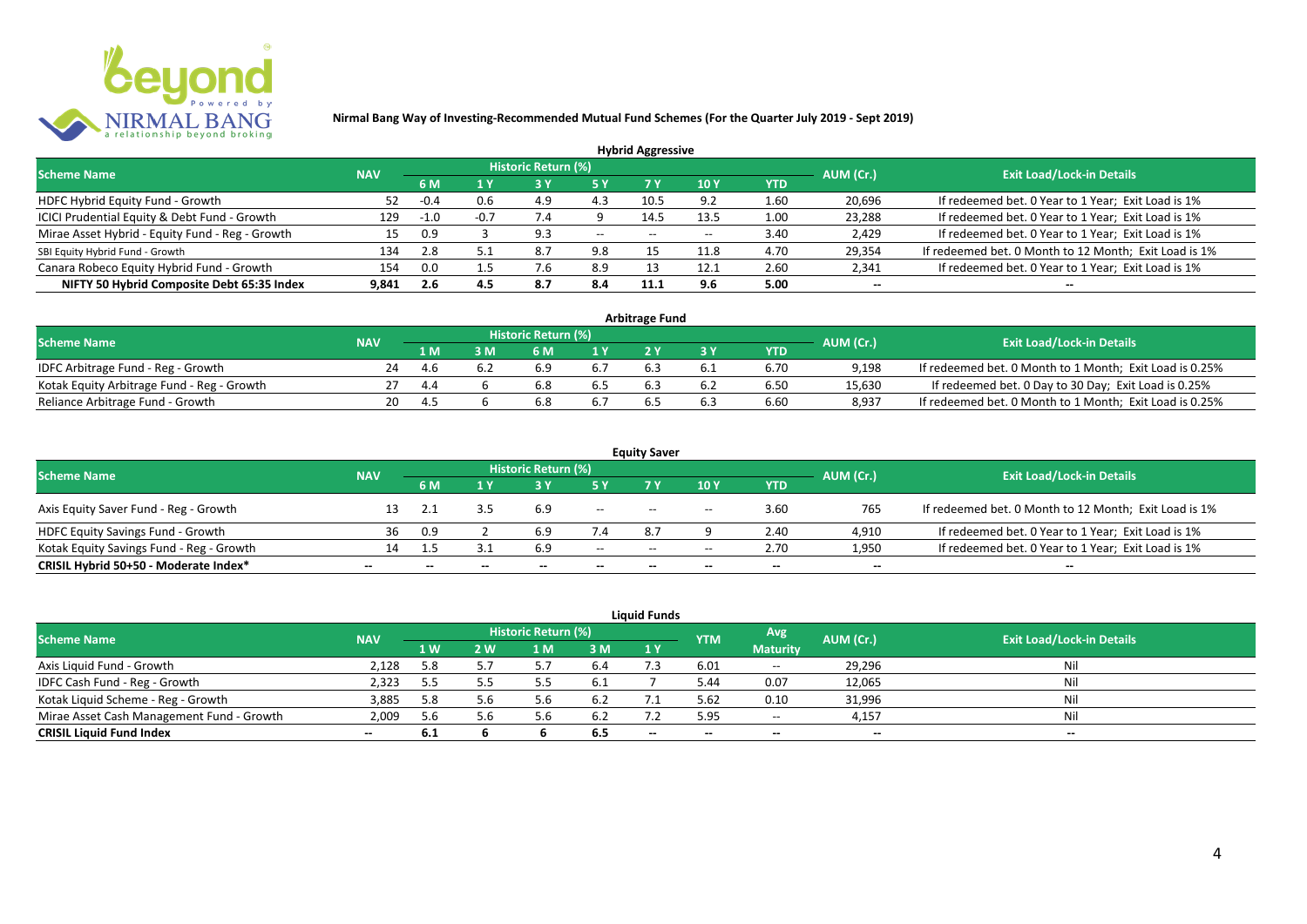

#### **1 M 3 M 6 M 1 Y 3 Y** HDFC Ultra Short Term Fund - Reg - Growth 11 6.7 8.3 8.5 -- - 6.31 0.40 8,309 Nil<br>11 7.2 8.4 8.6 8.7 -- 6.15 0.45 3,668 Nil IDFC Ultra Short Term Fund - Reg - Growth 11 7.2 8.4 8.6 8.7 -- 6.15 0.45 3,668 Nil SBI Magnum Ultra Short Duration Fund - Growth 4,297 7.4 8.5 8.4 8.6 7.5 6.94 -- 9,411 Nil **NIFTY Ultra Short Duration Debt Index 3,920 6.3 7.9 8.2 8.5 7.6 -- -- -- -- Avg Maturity Historic Return (%) YTM Ultra Short Fund** Scheme Name **NAV NAV Historic Return (%)** NAV Historic Return (%) Note and the May AUM (Cr.) Exit Load/Lock-in Details<br>The Scheme Name of the State Load/Lock-in Details

| <b>Money Market Fund</b>                                   |            |     |     |                            |                          |           |            |                 |                          |                                  |  |  |  |
|------------------------------------------------------------|------------|-----|-----|----------------------------|--------------------------|-----------|------------|-----------------|--------------------------|----------------------------------|--|--|--|
| <b>Scheme Name</b>                                         | <b>NAV</b> |     |     | <b>Historic Return (%)</b> |                          |           | <b>YTM</b> | Avg             | AUM (Cr.)                | <b>Exit Load/Lock-in Details</b> |  |  |  |
|                                                            |            | 1 M | 3M  | 6 M                        | 1Y                       | <b>3Y</b> |            | <b>Maturity</b> |                          |                                  |  |  |  |
| Aditya Birla Sun Life Money Manager Fund - Reg -<br>Growth | 260        | 6.7 | 8.7 | 8.8                        | 8.8                      | 7.6       | 6.55       | $- -$           | 12,746                   | Nil                              |  |  |  |
| ICICI Prudential Money Market Fund - Reg - Growth          | 268        | 7.1 | 8.4 | 8.5                        | 8.5                      | 7.4       | 6.14       | 0.45            | 9,688                    | Nil                              |  |  |  |
| Reliance Money Market Fund - Growth                        | 2,929      | 6.9 | 8.4 | 8.7                        | 8.8                      | 7.5       | 6.54       | $- -$           | 3,074                    | Nil                              |  |  |  |
| UTI Money Market Fund - Reg - Growth                       | 2,178      | 6.8 | 8.5 | 8.6                        | 8.7                      | 7.5       | 6.16       | 0.49            | 6,584                    | Nil                              |  |  |  |
| <b>CRISIL Liquid Fund Index</b>                            | $- -$      | 6.0 | 6.5 | $\overline{\phantom{a}}$   | $\overline{\phantom{a}}$ | $\!-$     | $\!-$      | $\sim$          | $\overline{\phantom{a}}$ | $\overline{\phantom{a}}$         |  |  |  |

| <b>Short Term Fund</b>                          |            |     |      |                     |      |  |            |                 |           |                                  |  |  |  |  |
|-------------------------------------------------|------------|-----|------|---------------------|------|--|------------|-----------------|-----------|----------------------------------|--|--|--|--|
| <b>Scheme Name</b>                              | <b>NAV</b> |     |      | Historic Return (%) |      |  | <b>YTM</b> | Avg             | AUM (Cr.) | <b>Exit Load/Lock-in Details</b> |  |  |  |  |
|                                                 |            | 1 M | 3 M  | 6 M                 | 1 Y  |  |            | <b>Maturity</b> |           |                                  |  |  |  |  |
| HDFC Short Term Debt Fund - Growth              |            |     |      | 10.6                | 10.1 |  | 7.45       | 2.66            | 8,488     | Nil                              |  |  |  |  |
| IDFC Bond Fund - Short Term Plan - Reg - Growth | 40         | 9.0 | 11.8 | 10.7                | 10.8 |  | 6.96       | 2.12            | 9,643     | Nil                              |  |  |  |  |
| Kotak Bond Short Term Plan - Reg - Growth       | 36         | 8.2 |      | 10.8                | 10.3 |  | 7.51       | 2.60            | 9,607     | Nil                              |  |  |  |  |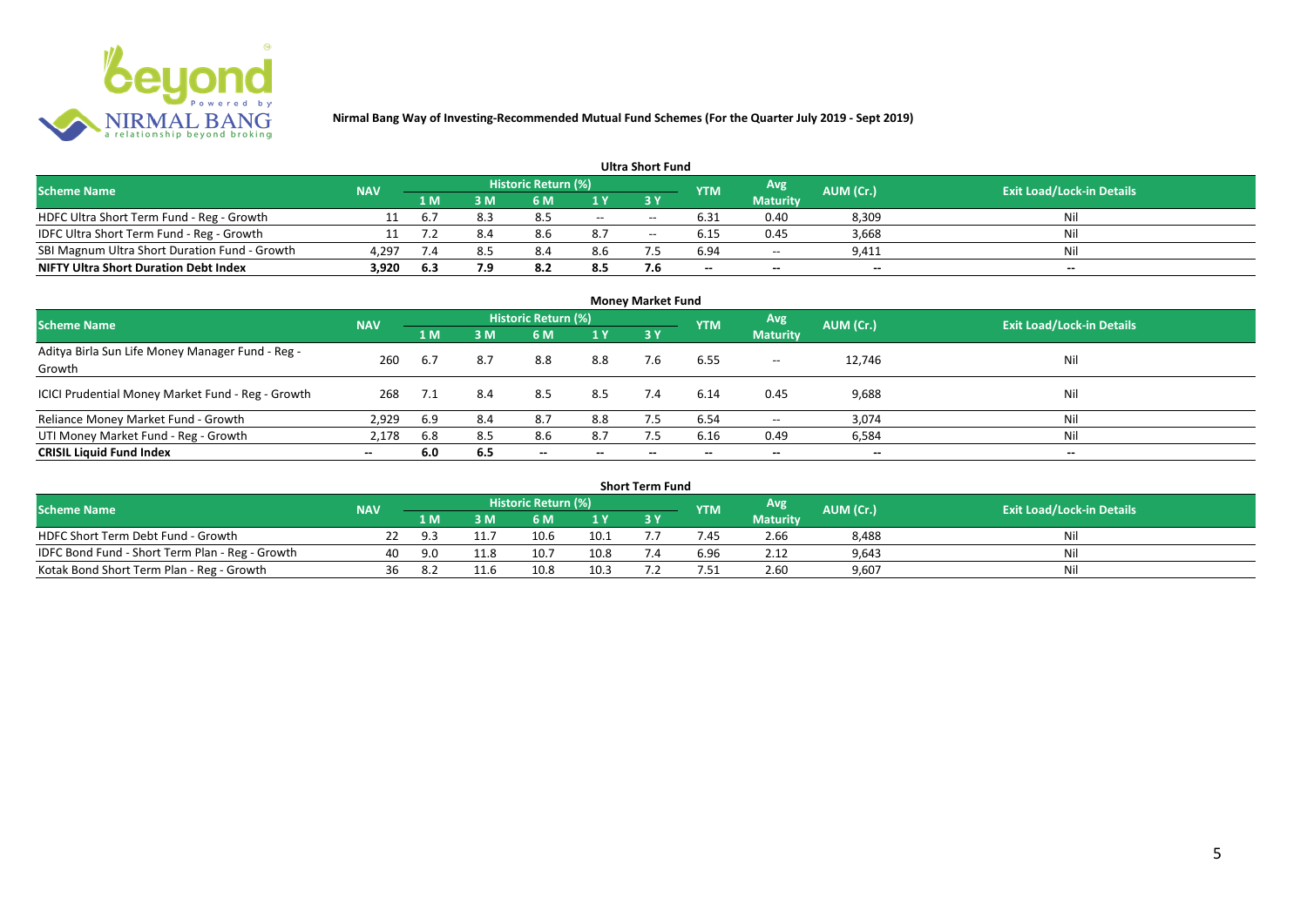

| <b>Low Duration Fund</b>                  |            |     |  |                     |     |     |            |                 |           |                                  |  |  |  |  |
|-------------------------------------------|------------|-----|--|---------------------|-----|-----|------------|-----------------|-----------|----------------------------------|--|--|--|--|
| <b>Scheme Name</b>                        | <b>NAV</b> |     |  | Historic Return (%) |     |     | <b>YTM</b> | Avg             | AUM (Cr.) | <b>Exit Load/Lock-in Details</b> |  |  |  |  |
|                                           |            | 1 M |  | 6 M.                |     |     |            | <b>Maturity</b> |           |                                  |  |  |  |  |
| <b>HDFC Low Duration Fund - Growth</b>    |            |     |  |                     | 8.4 |     | 6.81       | 0.99            | 15,626    | Nli                              |  |  |  |  |
| Canara Robeco Savings Fund - Reg - Growth | 30         | 7.0 |  | 8.8                 | 8.6 | '.4 | 6.8        | $- -$           | 1,051     | Ni                               |  |  |  |  |
| IDFC Low Duration Fund - Reg - Growth     | 28         | 7.9 |  |                     |     |     | 6.35       | 0.81            | 4.587     | Ni                               |  |  |  |  |

#### **1 M 3 M 6 M 1 Y 3 Y** Notak Banking and PSU Debt Fund - Reg - Growth 16 9.8 12.3 11.4 11.2 7.6 7.79 2.78 3,403 Nil<br>
Kotak Banking and PSU Debt Fund - Reg - Growth 45 8.6 12.9 12.5 11.8 8 7.47 3.61 2,621 Nil Notak Banking and PSU Debt Fund - Reg - Growth <br>
17 10.6 11.5 12.9 13.4 7.9 7.16 3.39 9,183 11.8 9 9,183 IDFC Banking & PSU Debt Fund - Reg - Growth 17 10.6 14.5 12.9 13.4 7.9 7.16 3.39 9,183 **Banking & PSU Bond Funds Scheme Name NAV REGISTER AUM (Cr.) AUM (Cr.)** Exit Load/Lock-in Details **Historic Return (%) Maturity**

| <b>Corporate Bond Funds</b>                         |            |     |      |                     |                |           |            |                  |           |                                  |  |  |  |  |
|-----------------------------------------------------|------------|-----|------|---------------------|----------------|-----------|------------|------------------|-----------|----------------------------------|--|--|--|--|
| <b>Scheme Name</b>                                  | <b>NAV</b> |     |      | Historic Return (%) |                |           | <b>YTM</b> | Avg <sup>1</sup> | AUM (Cr.) | <b>Exit Load/Lock-in Details</b> |  |  |  |  |
|                                                     |            | 1 M | 3 M  | 6 M                 | 1 <sub>Y</sub> | <b>3Y</b> |            | <b>Maturity</b>  |           |                                  |  |  |  |  |
| ICICI Prudential Corporate Bond Fund - Reg - Growth | 20         | 8.7 | 11.2 | 11.1                | 10.1           | 7.6       | 7.22       | 2.28             | 9,002     | Nil                              |  |  |  |  |
| HDFC Corporate Bond Fund - Growth                   |            | 7.8 | 13.2 | 12.4                | 11.7           |           | '.26       | 4.08             | 12,910    | Nil                              |  |  |  |  |
| Kotak Corporate Bond Fund - Std - Growth            | 2,584      | 9.2 | 11.2 | 10.7                | 10.1           | 8.1       |            | 1.59             | 2,448     | Nil                              |  |  |  |  |